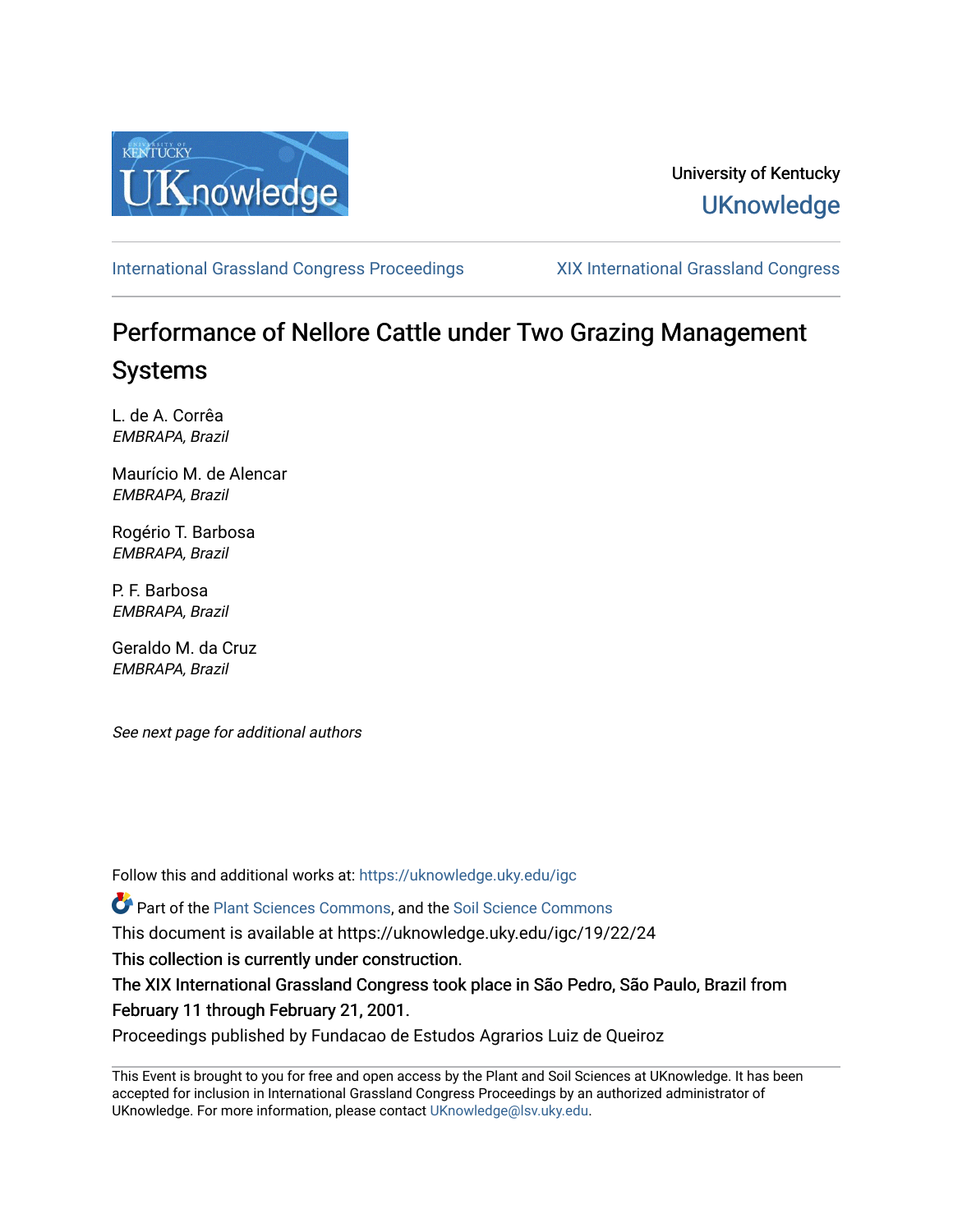### Presenter Information

L. de A. Corrêa, Maurício M. de Alencar, Rogério T. Barbosa, P. F. Barbosa, Geraldo M. da Cruz, I. U. Packer, and C. A. Cordeiro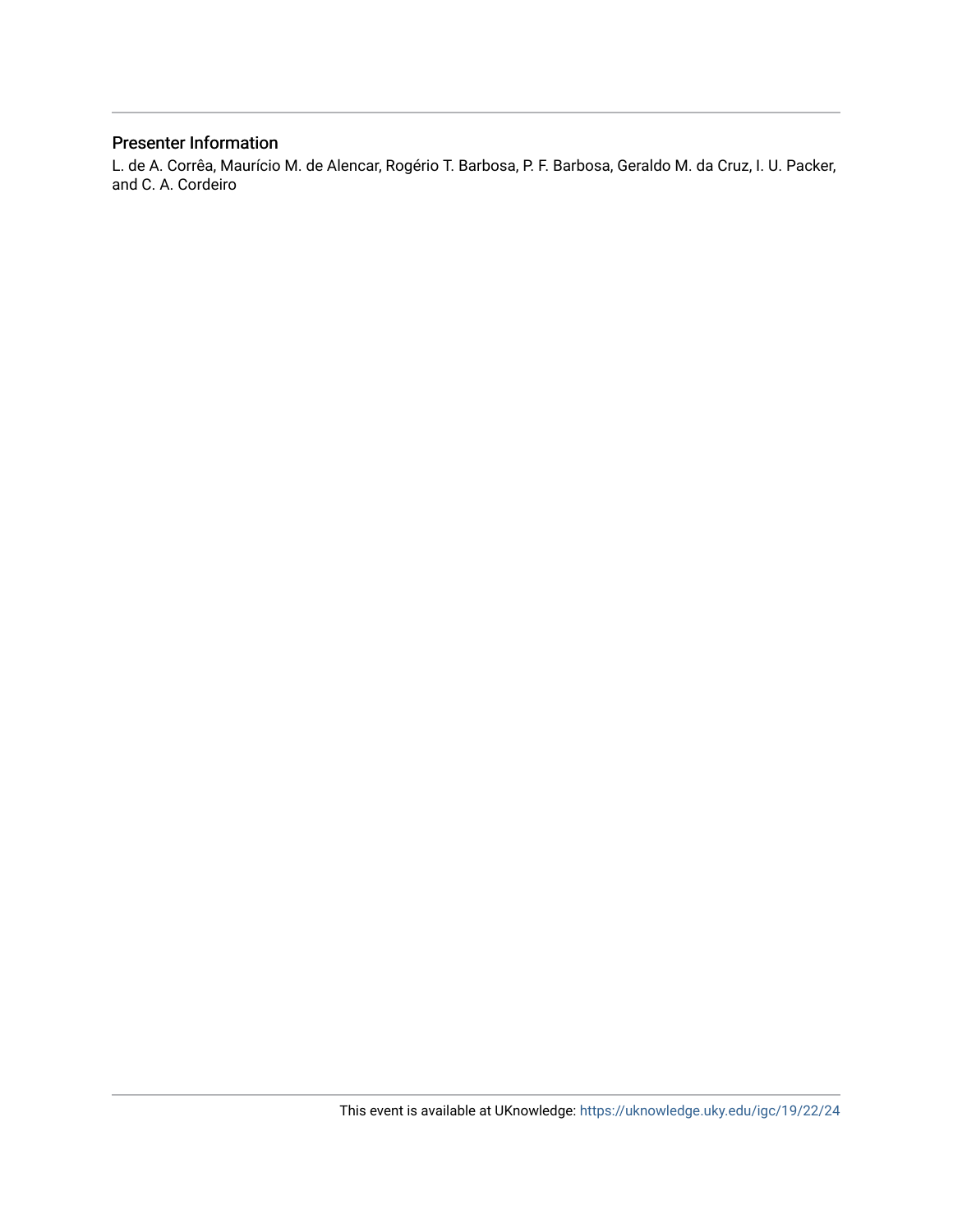## **PERFORMANCE OF NELLORE CATTLE UNDER TWO GRAZING MANAGEMENT SYSTEMS**

L. de A. Corrêa<sup>1,4</sup>, M. M. de Alencar<sup>1,3</sup>, R. T. Barbosa<sup>1</sup>, P. F. Barbosa<sup>1</sup>, G. M. da Cruz<sup>1</sup>, I. U. Packer<sup>2,3</sup> and C. A. Cordeiro<sup>1</sup>

<sup>1</sup>Embrapa - Southeast Cattle Research Center, C.P. 339, 13560-970 São Carlos, São Paulo,

Brasil.<sup>2</sup> Escola Superior de Agricultura "Luiz de Queiroz", Universidade de São Paulo,

Piracicaba, São Paulo, Brasil.<sup>3</sup> CNPq's researcher.<sup>4</sup> luciano@cppse.embrapa.br

#### **Abstract**

The objective of this study was to evaluate the effects of grazing intensification on birth weight (BW), weaning weight (WW, standartized to 205 days), average daily gain from birth to weaning (ADG), and gestation length (GL) of calves, cow weight at calving (CWC) and at weaning (CWW), cow condition score at calving (CCC) and at weaning (CCW), and BW/CWC (BWR), WW/CWC (WWRC) and WW/CWW (WWRW) ratios. One hundred and sixty eight Nellore calves born in 1998 and 1999, out of dams maintained in two grazing management systems were evaluated: an extensive 1.0 animal unity  $(AU)$ . ha<sup>-1</sup> system on unfertilized *Brachiaria decumbens* pasture (SR); and an intensive rotational 5.0 AU. ha<sup>-1</sup> system on fertilized *Brachiaria brizantha* cv. Marandu and cow-calf feed supplementation during dry season (SI). Analyses of variance showed a significant (P<.01) system effect on CWW and CCW, independently of year of birth of calf, a significant (P<.05 and P<.01) year of birth x system interaction effect on WW, ADG, BWR, WWRC and WWRW, and no effect at all on BW, CWC, CCC and GL. Results suggest that benefits of intensification were through improving production per hectare and not per animal.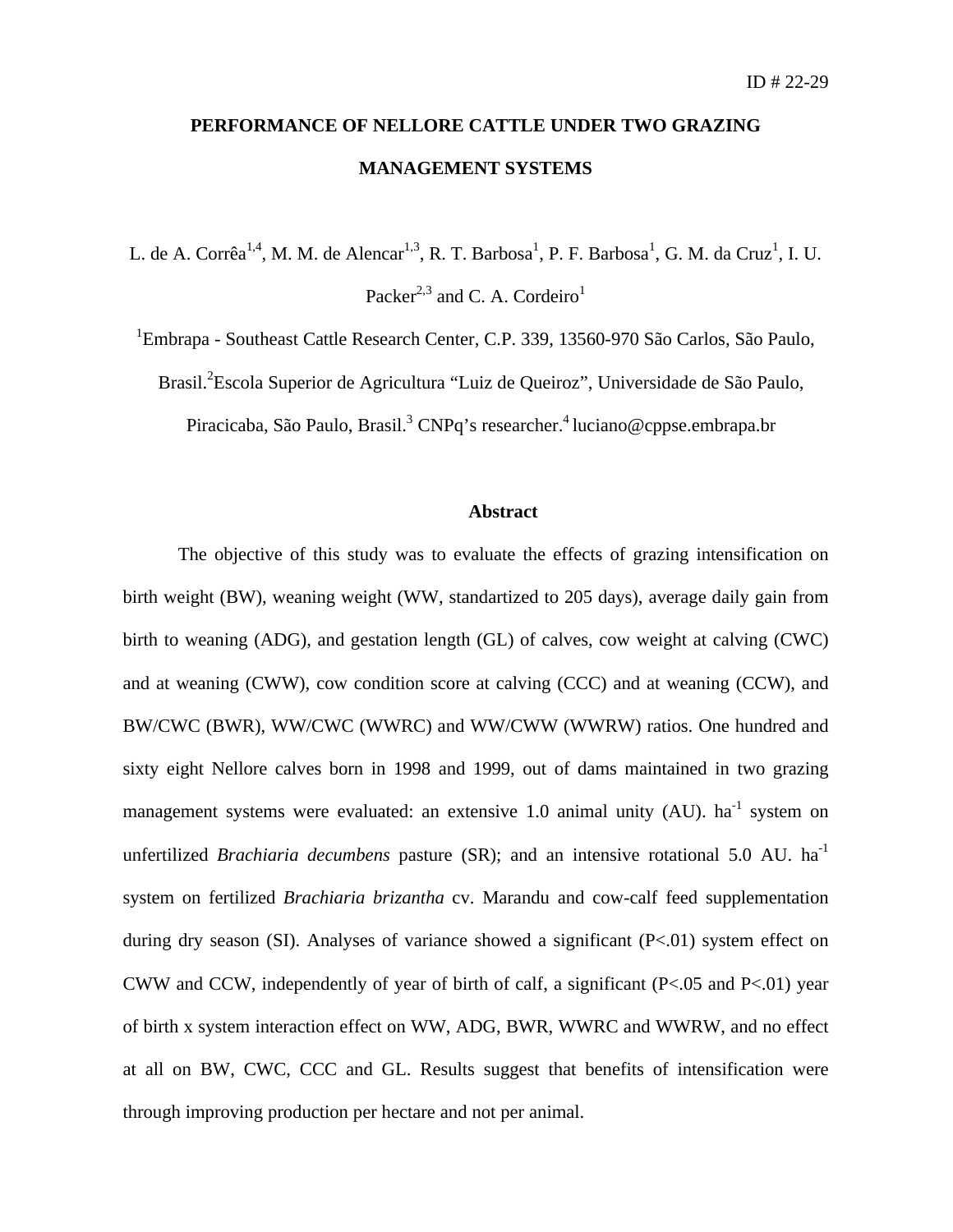**Keywords**: beef cattle, body weight, grazing intensity, production system, rotational grazing.

#### **Introduction**

Beef production in Brazil has been attained mainly in extensive systems on pasture, where animals are exposed to a seasonal shortage of forage and little health control. Intensive beef production can contribute significantly to Brazilian beef industry, since it favors rational utilization of the production factors and the potential and genetic diversity of plants and animals. However, it is necessary to generate and to adapt suitable technologies, capable of improving the production level in a sustainable manner. The objective of this study was to evaluate performance of Nellore cattle under grazing intensification.

#### **Material and Methods**

Data used in this study were from Nellore cattle raised on pasture at the Embrapa - Southeast Cattle Research Center, in São Carlos, São Paulo, Brazil. Two production systems, each one with 60 Nellore cows, were carried out for three years (1997 to 1999). In one system (SR), cows stayed all year-round in a 60-ha unfertilized *Brachiaria decumbens* pasture, divided into three 20-ha paddocks, receiving free choice mineral mixture but no feed supplementation. In the other system (SI), cows were maintained in a 12-ha *B. brizantha* cv. Marandu pasture, divided into thirteen .92-ha paddocks. In this latter system, each paddock was grazed for three days and then rested for 36 days. Each paddock was fertilized with 250 kg. ha<sup>-1</sup> of the NPK formula 20:05:20, applied four times immediately after each grazing period, during the rainy season. In the winter (dry season), usually from June throughout November, SI cows received feed supplementation, composed of: 1997 – sugar cane, poultry litter silage and urea; 1998 – sugar cane, poultry litter silage, urea, dried citrus pulp and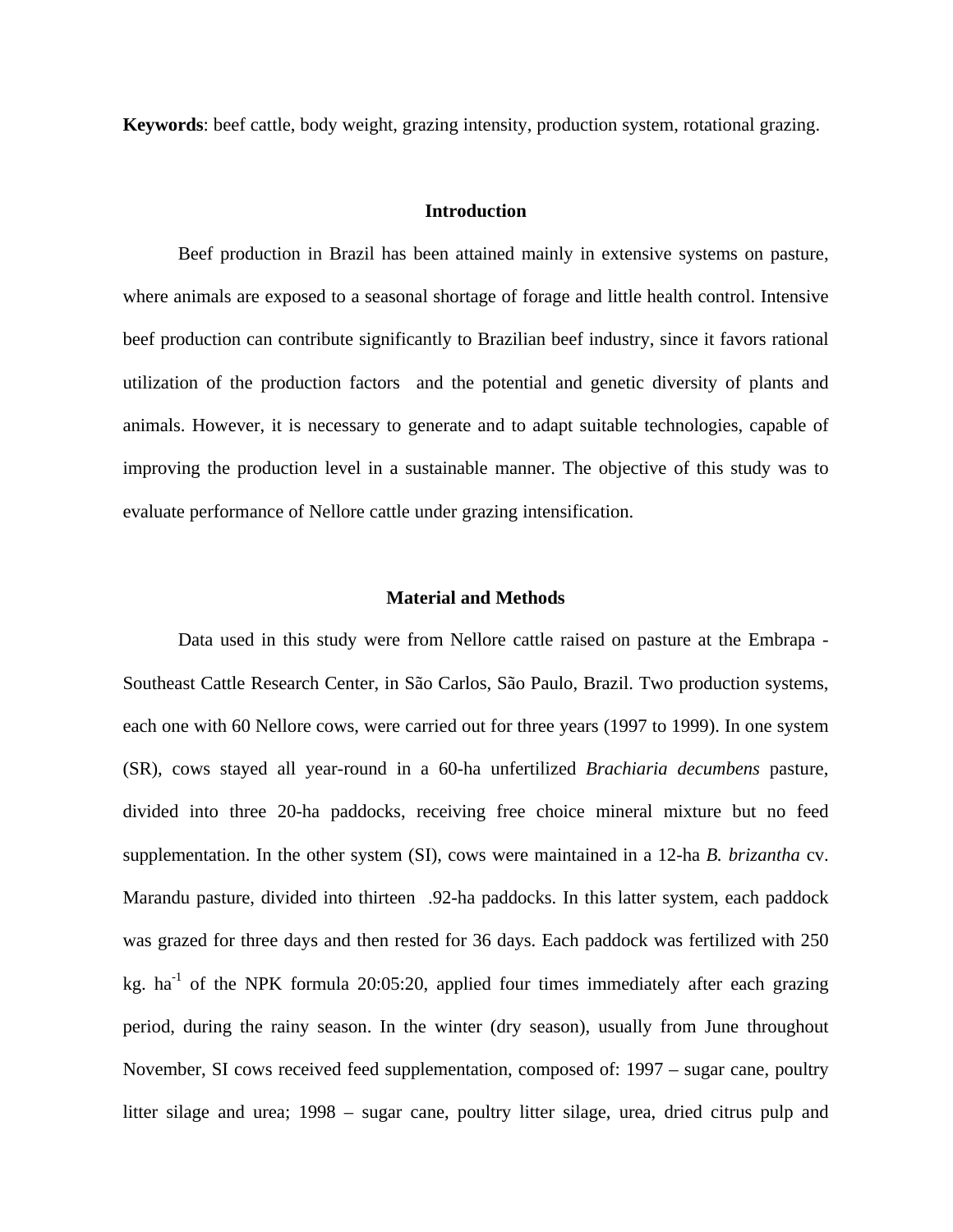soybean meal; and 1999 – sugar cane, ground corn, urea and soybean meal. Calves of this latter system were creep-fed from 53 to 209 days of age, in 1998 and from 20 to 196 days of age, in 1999. Breeding season started in late May and lasted for 100 days, in 1997 and 1998. Calves of each system were sired by two different bulls each year.

Traits studied were birth weight (BW), weaning weight (WW, standartized to 205 days), average daily gain from birth to weaning (ADG), and gestation length (GL) of calves, cow weight at calving (CWC) and at weaning (CWW), cow condition score  $(3 = \text{very thin})$ through  $8 =$  extremely fat) at calving (CCC) and at weaning (CCW), and BW/CWC (BWR), WW/CWC (WWRC) and WW/CWW (WWRW) ratios. Analyses of variance were carried out by the least squares method, with a mathematical model which included effects of year (YB; 1998 and 1999) and month of birth (MB; March, April, May and June) of calf, sex of calf (SC), age of cow at calving (AC; 4 through 9 years old), system (SR and SI), and the interactions YB x MB and YB x system, using GLM procedure (SAS, 1996).

#### **Results and Discussion**

Analyses of variance showed that YB and YB x MB had no effect  $(P>0.05)$  on traits studied. Month of birth affected (P<0.05) WW, ADG and WWRW. Sex of calf affected (P<0.01) BW, WW, ADG, BWR, WWRC and WWRW, and male calves were usually heavier and gained more weight than the females. Age of cow affected (P<0.05 and P<0.01) only CWC, CWW, BWR, WWRW and GL.

The YB x system interaction affected WW, ADG and WWRC (P<.01) and BWR and WWRW (P<.05), while system affected (P<0.01) CWW and CCW independently of year of calving. System and YB x system had no effect  $(P>0.05)$  on BW, CWC, CCC and GL.

The least squares means of the traits studied are presented in Table 1. At calving (end of the rainy season), in both years, cow weight (CWC) and condition score (CCC) were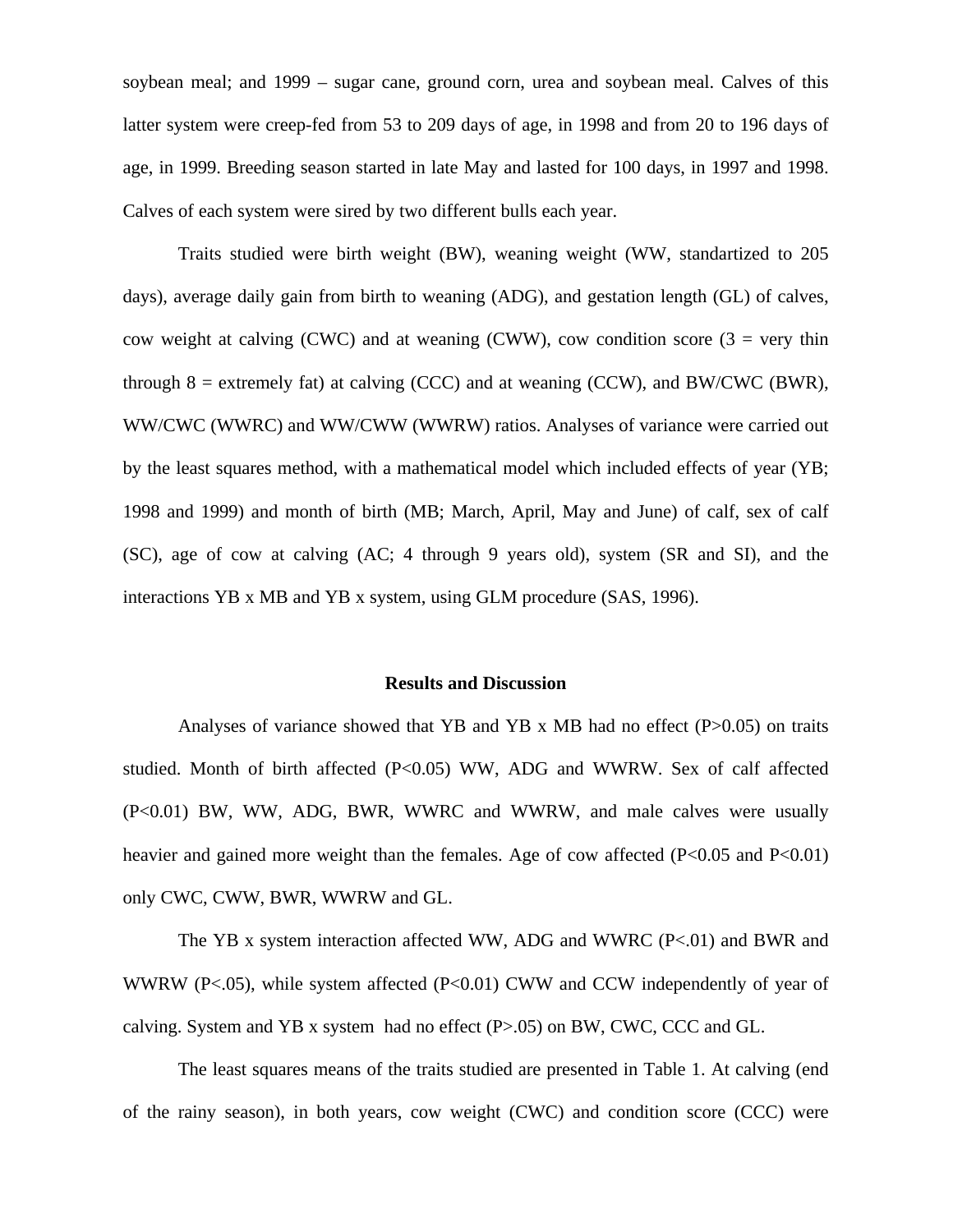similar for both systems. During the rainy season, total dry matter (TDM) availability was 4,500 kg for system SR, while for system SI there was accumulation of 2,500 to 3,500 kg of green blade dry matter (GBDM) every 36 days. During this season, stocking rate was kept at 1.0 AU.  $ha^{-1}$  for system SR and varied from 5,0 to 8,0 AU.  $ha^{-1}$  for system SI. The similar performance of the cows in the two systems may be due to the low stocking rate in system SR, allowing selective grazing and consumption of good quality forage (8 to 9% crude protein), above the critical level (6 to 7%) reported by Minson and Milford (1967). However, at weaning (very end of the dry season and very beginning of the rainy season), in both years, cow weight (CWW) and condition score (CCW) were higher for system SI, in which paddocks were fertilized in summer and animals received feed supplementation in winter. During the dry season, DM availability was 2,500 kg for system SR, while for system SI there was accumulation of 500 kg of GBDM every 48 days. When the changes in weight and in condition score from calving to weaning were analyzed, it was shown that SR cows lost more weight (83  $\pm$  4 kg vs. 31  $\pm$  4 kg) and condition (1.5  $\pm$  0.1 points vs. 0.5  $\pm$  0.1 points) than SI cows. As the nursing period occurs during the dry season, it is normal that animals loose weight and condition, specially if they do not receive supplementation.

The WW, ADG, BWR and WWRC were similar for both systems in 1998, but in 1999 SI calves weighed and gained more, probably due to the longer creep-feeding period (Table 1). For WWRW, however, SR calves performed better than SI calves, in 1998, because of the much heavier cows in system SI and slightly heavier calves in system SR, while in 1999 the heavier SI calves compensated for the heavier SI cows.

It can be concluded that, for the traits studied and for the condition of this work, the benefits of intensification were obtained through improving production per hectare and not per animal.